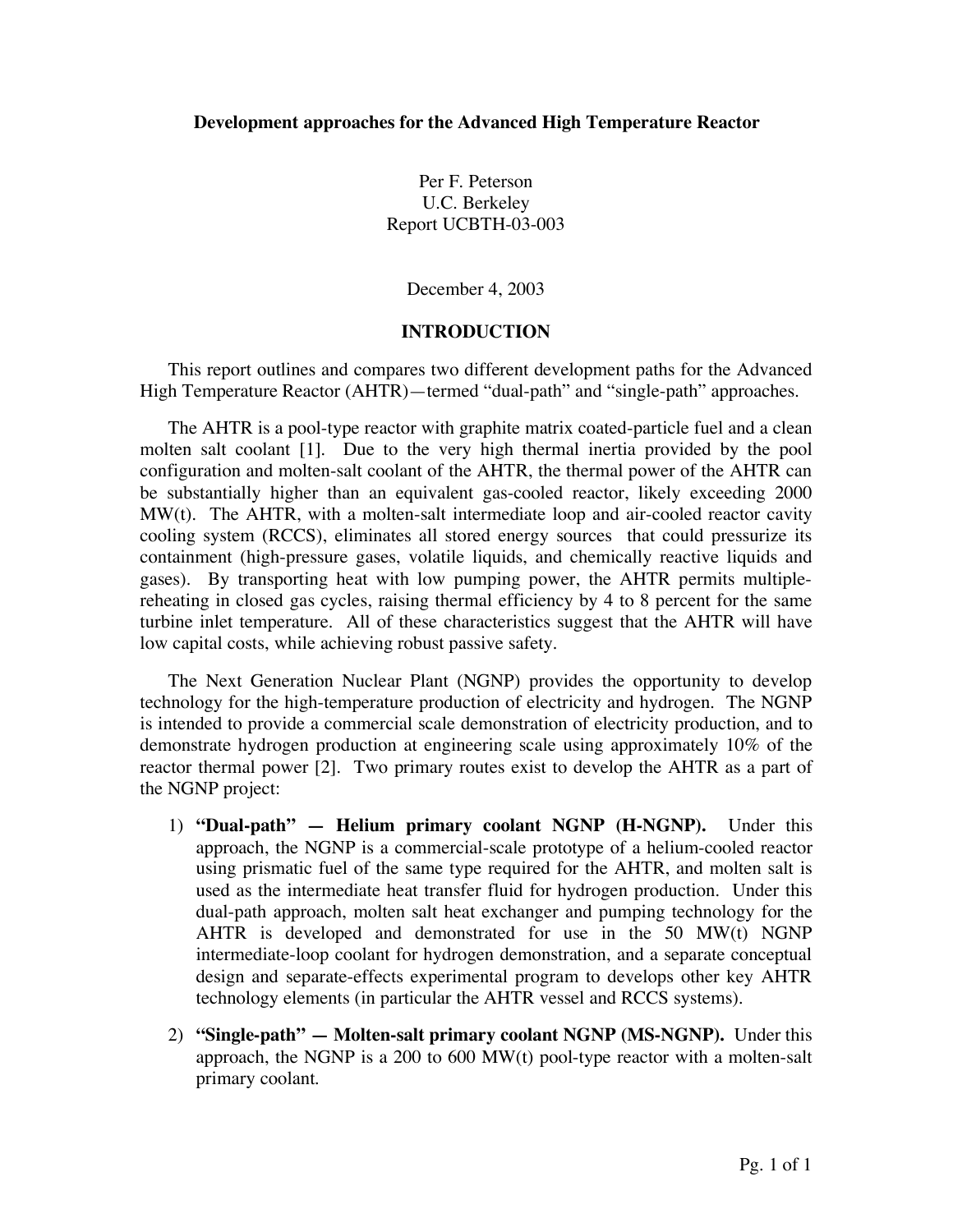Under both development paths, technology for the NGNP would be demonstrated at a power level substantially below the anticipated commercial power level of the AHTR, and thus the subsequent construction of a commercial-scale  $(>2000 \text{ MW}(t))$ demonstration AHTR plant would be required. Thus both routes will require scaling of technology demonstrated on the NGNP to that required for a commercial AHTR.

The routes can be compared in several areas.

**Materials technology.** The candidate materials for heat exchangers and other salthandling components for the AHTR are high-temperature nickel alloys (e.g. Hastelloy X) capable of reaching peak operating temperatures of around 800°C, and melt infiltrated carbon-carbon composites capable of temperatures up to and beyond 1000°C [3]. For the H-NGNP, the primary materials demonstration would occur in the 50 MW(t) molten salt intermediate loop. This loop would include all of the types of heat exchangers required for the AHTR, including helium-to-salt and salt-to-S-I-process-fluid heat exchangers, as well as pumps and piping systems. Because the 50 MW(t) helium bypass system would be designed to be isolated from the primary helium circuit, the intermediate helium-tosalt heat exchanger would not be required to be qualified for service as a part of the primary pressure boundary (just as a BWR turbine condenser is not a part of the primary pressure boundary). This would simplify the process of demonstrating the use of compact high-temperature composite heat exchangers, which currently do not have ASME code certification.



**Fig. 1** Arrangement for a three-expansion-stage, 2400 MW(t), 1300 MW(e) AHTR power conversion, using three PCU modules (HP, MP, and LP), with a recuperator (R) located in a fourth vessel. With a maximum pressure of 10 MPa and turbine inlet temperature of 900°C, the power density is 290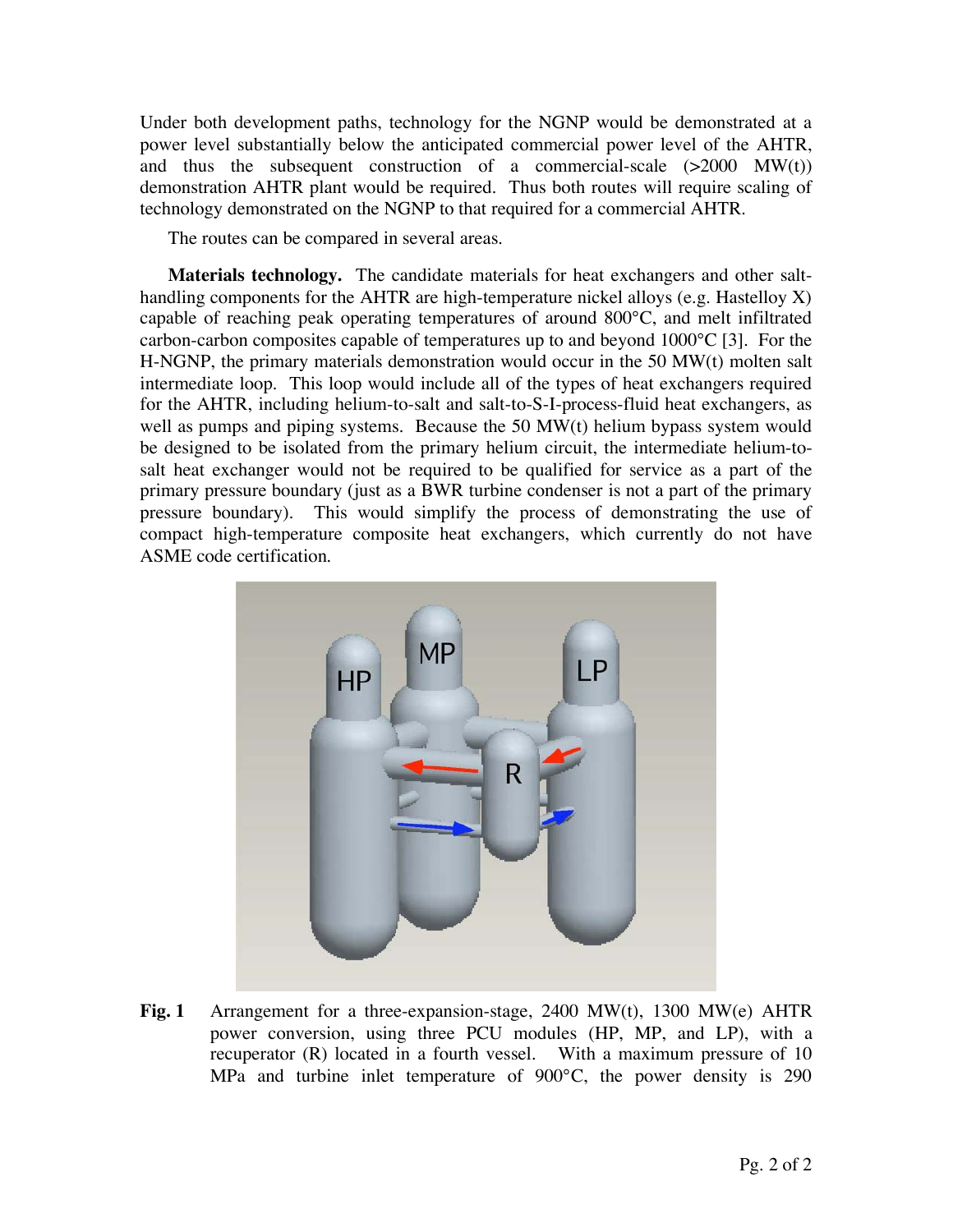kW(e)/m<sup>3</sup>, compared to 184 kW(e)/m<sup>3</sup> for the GT-MHR PCU (7 MPa, 850°C) [4].

**Power conversion.** The baseline power conversion system for the AHTR is a multiple-reheat helium Brayton cycle. The NGNP power conversion unit (PCU) will demonstrate key helium Brayton cycle technologies, including helium turbines and compressors, magnetic bearing systems, and high-effectiveness, low pressure loss recuperators. The PCU's developed for the NGNP can be used for the multiple reheat AHTR power conversion cycle; for example, a 2400 MW(t), 1300 MW(e) design based on three GT-MHR PCU's, shown in Fig. 1, allows compact composite salt-to-helium heat exchangers to be arrayed to be arrayed in an annulus around each turbine, giving a hotgas flow length under 2 meters [4]. Under the dual-path approach, the MS-to-He heat exchangers needed for power conversion in the AHTR would be demonstrated as the Heto-MS IHX for the NGNP.

**Reactor vessel and RCCS technology.** The primary limitation upon the thermal power of the AHTR will be determined by the maximum heat removal rate that can be achieved by the RCCS, while maintaining acceptable vessel and fuel temperatures. Multiple functional requirements for the AHTR RCCS must be met, including inspectability, seismic, and material temperature and stress limits. Both the H-NGNP and the MS-NGNP would provide useful information on RCCS performance, but both would also suffer scale distortions relative to a RCCS system designed for a reactor thermal power  $> 2000$  MW(t). Thus the AHTR development will require a parallel RCCS and reactor vessel development program, to identify, design, license and demonstrate technology for the large AHTR vessel and RCCS systems.

**NGNP Functions and Requirements.** The dual-path H-NGNP will meet several of the functional requirements that have been established for the NGNP. This includes the demonstration of commercial-scale electricity generation, allowing immediate subsequent construction of similar plants for the commercial market of 2015-2025. The requirement of a 1000°C core outlet temperature is close to values that have been demonstrated in smaller gas cooled reactors. To support the dual-path development of the AHTR, the H-NGNP should include the following design requirements:

- **1) Molten-salt intermediate fluid.** Molten-salt should be selected as the baseline intermediate coolant for hydrogen production, with an appropriate technology and materials development program. Here it is important to note that molten salt provides lower technical risk than high-pressure helium, and is the appropriate baseline intermediate coolant to choose for the NGNP in any case [5].
- **2) Air-cooled RCCS system.** Water is not acceptable as a reactor-cavity cooling system (RCCS) coolant for the AHTR, because as a volatile liquid, water introduces a mechanism to release the stored thermal energy in the primary molten salt, through steam explosions. Air, on the other hand, is essentially chemically inert and cannot generate high containment pressures if it interacts with the primary molten salt coolant. ("Direct containment heating," of the type studied for LWRs, results from the blowdown of molten core material from a pressurized vessel, and no comparable energy source exists to aerosolize molten-salt primary coolant of the